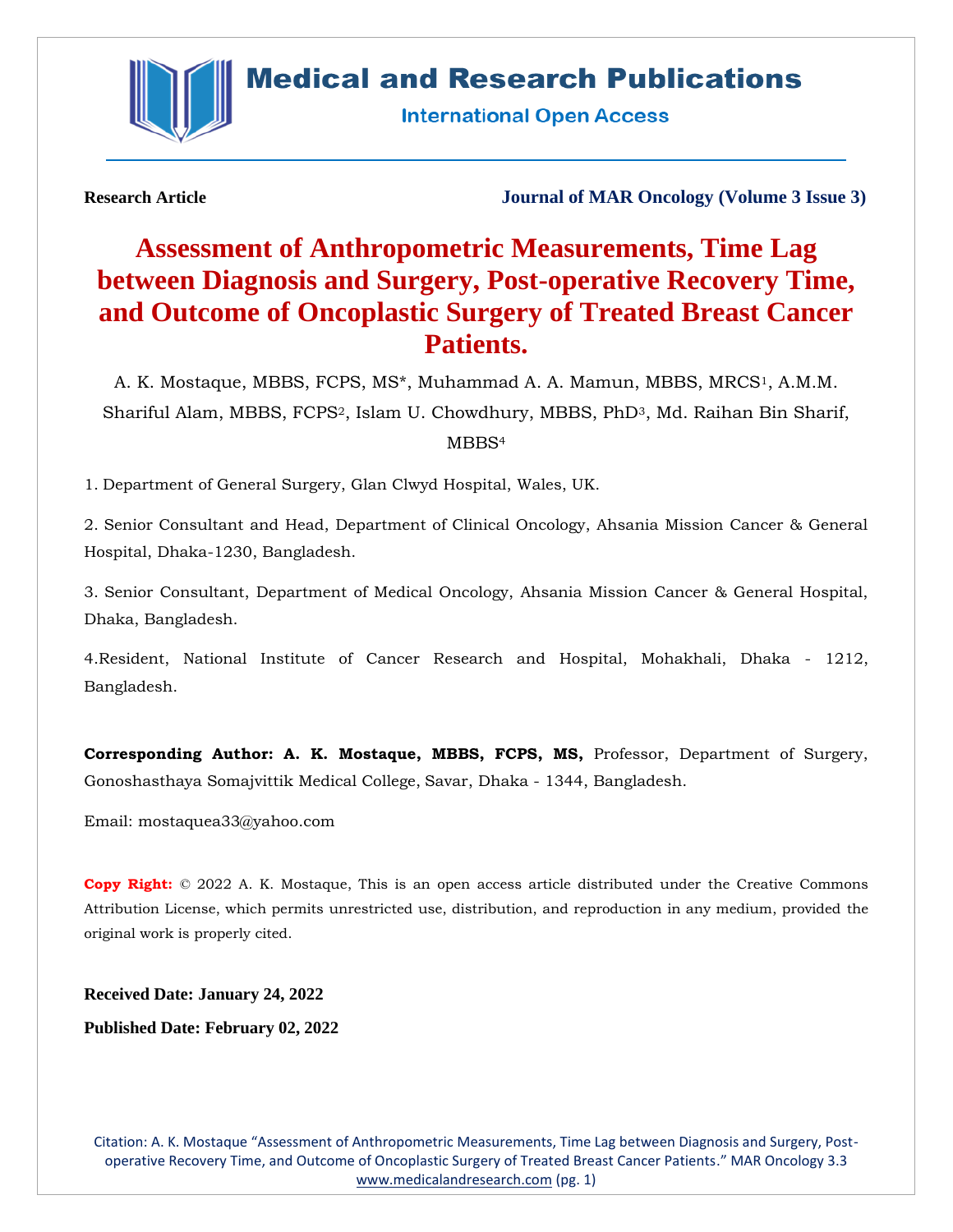### *Abstract*

*Introduction: Breast cancer patients are predominantly obese. Treatment of breast cancer needs the punctuality of the patients for the best outcome. Breast cancer surgery should be without complications so that patient is ready for timely adjuvant therapy. Volume displacement component (VDC) of oncoplastic surgery (OPS) of the indicated breast with ipsilateral axillary lymph node dissection could lead to breast enlargement. Materials and Methods: This cohort study was conducted on 51 breast cancer patients with objectives to observe (1) height and body mass index status of breast cancer patients, (2) whether patients had timely surgical treatment after diagnosis, (3) post-surgical events helping timely adjuvant therapy and (4) tumor size for the feasibility of adapting VDC of OPS. Patients were divided into (a) pre-and post-menopausal age and (b) Surgery-first and neoadjuvant chemotherapy (NAC)-Surgery groups. Results: The median weights of the pre-and post-menopausal age group were 55 and 63 kg respectively (p < 0.001). In the premenopausal age group number of overweight and obese is less than those of the postmenopausal age group (p < 0.01). In the NAC-Surgery group, the mean surgical treatment delay time was 305 days and the majority had positive axillary nodes with moderate/extensive pathological residual cancer burden. Skin flap necrosis was observed in 15.69% of modified radical mastectomy cases. All breast cancer Surgery patients had axillary lymph node dissection. The median duration of wound drainage was 5.14 weeks. The drain tubes of the wound remain functioning significantly long (>9 weeks) in obese patients than in other BMI categories (p < 0.001). The median pathological tumor diameter was 3 cm. Conclusions: Obesity might exert a prophylactic effect on breast cancer development in premenopausal women. A long surgical treatment delay time was observed in locally advanced breast cancer. Optimum flap thickness and spans, meticulous wound closure, and immediate debridement and closure of flap heal wounds before 30th postoperative day. Continuing wound drainage might cause a delay in starting adjuvant therapy. It is possible to accommodate the volume displacement component of oncoplastic surgery in the majority of breast cancers. Volume displacement component of oncoplastic surgery with ipsilateral axillary lymph node dissection and without immediate surgical correction of asymmetry might lead to progressive enlargement of operated breast and breasts symmetry.* 

*Keywords: breast cancer anthropometry; breast cancer surgical treatment delay time; breast cancer surgical treatment recovery time; combined oncoplastic surgery axillary lymph node dissection.* 

Citation: A. K. Mostaque "Assessment of Anthropometric Measurements, Time Lag between Diagnosis and Surgery, Postoperative Recovery Time, and Outcome of Oncoplastic Surgery of Treated Breast Cancer Patients." MAR Oncology 3.3 [www.medicalandresearch.com](http://www.medicalandresearch.com/) (pg. 2)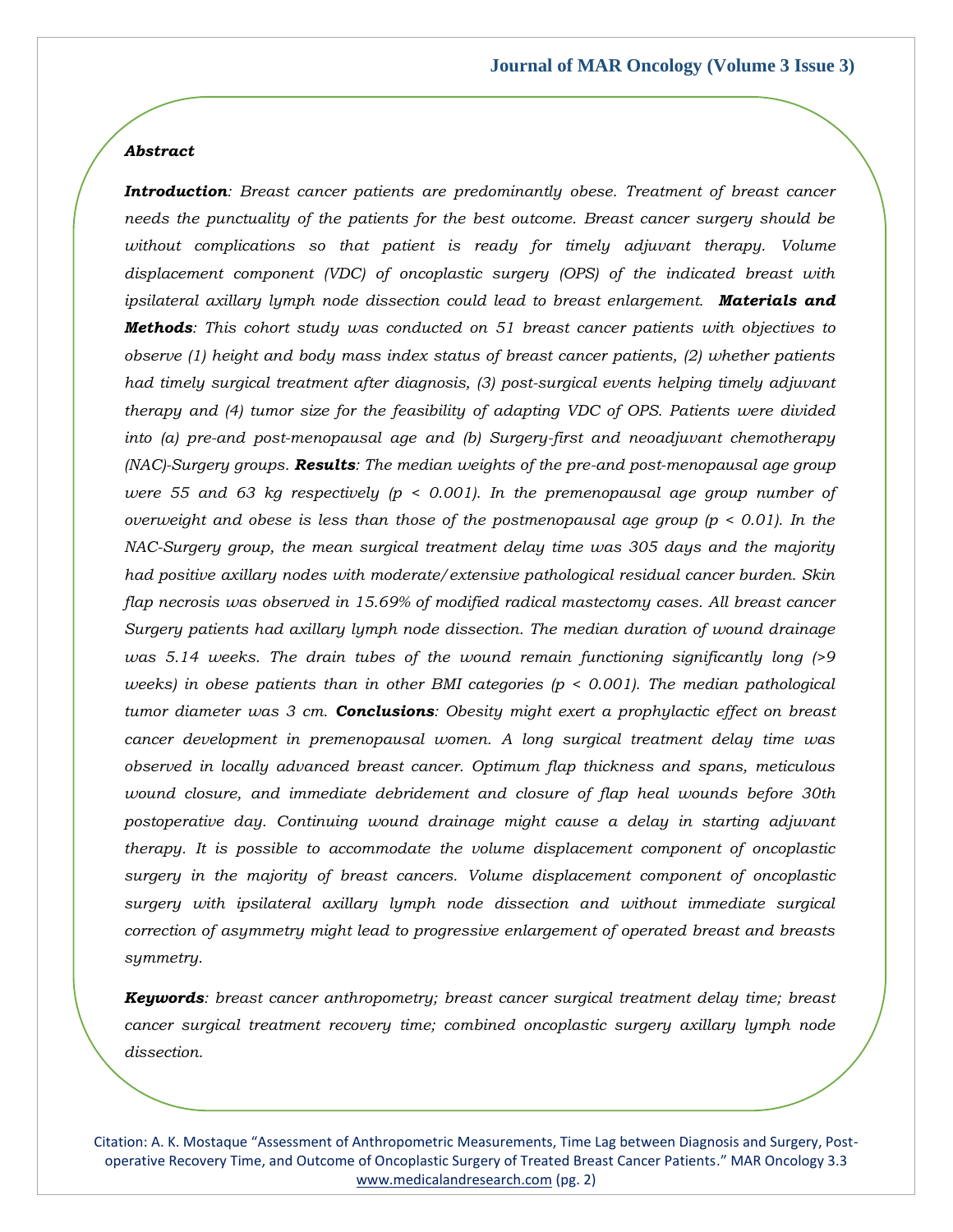# **Abbreviations**

- BC: Breast Cancer.
- m: meter.
- Kg: Kilogram.
- BMI: Body mass index.
- NAC: Neoadjuvant chemotherapy.
- STDT: Surgical treatment delay time.
- MRM: Modified radical mastectomy.
- ALND: Axillary lymph node dissection.
- ALN: Axillary lymph node.
- VDC: Volume displacement Component.
- OPS: Oncoplastic Surgery.
- MSFN: Mastectomy skin flap necrosis.
- POD: Postoperative day.
- RCB: Residual cancer burden.
- SLNB: Sentinel lymph node biopsy.
- OT: Operation Theater.
- OS: Overall survival.

## **Introduction**

Possibly BC risk is more among taller women. The Belgian women had the highest incidence of BC (113.2/100,000 women/year) and their average height was 165.49 cm ranked 7th of the tallest (Bostock, Bill). Bangladeshi women ranked 9th of the shortest with an average height of 150.78 cm (Bostock, Bill) and a low incidence of BC (21.7/100,000 women/year) (Steiness, Heather S.). BC is positively associated with anthropometric measurements like height and BMI (Pacholezak, Renata, et al, 1). A cohort study indicated a positive association of BMI and BC in both pre-and post-menopausal women (Van den Brandt, Piet, et al, 514). It might be possible that the majority of BC patients of this series were (1) taller than average Bangladeshi height and (2) overweight or obese.

Citation: A. K. Mostaque "Assessment of Anthropometric Measurements, Time Lag between Diagnosis and Surgery, Postoperative Recovery Time, and Outcome of Oncoplastic Surgery of Treated Breast Cancer Patients." MAR Oncology 3.3 [www.medicalandresearch.com](http://www.medicalandresearch.com/) (pg. 3)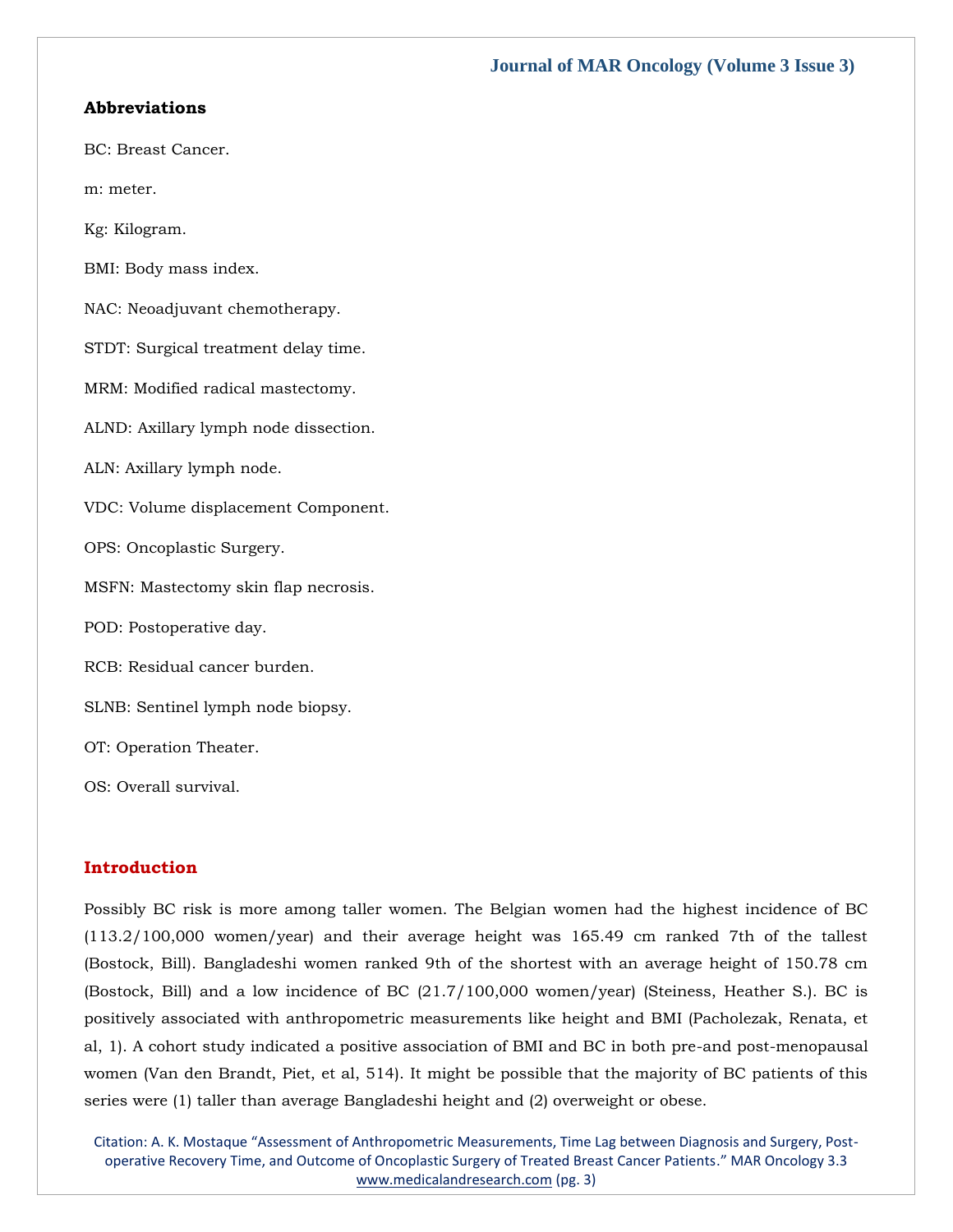It is essential to be realized by the native patients that the complexity of management and therapeutic complications for resolution of BC requires a long time and to wait with punctuality and patience to complete expensive modalities of treatment. BC patients frequently unaware timing of treatment and should understand that timely surgery, chemotherapy, radiotherapy, and targeted therapy have had a substantial impact on OS. The optimum interval from diagnosis to surgery is <90 days, to chemotherapy <120 days, and to radiotherapy <365 days respectively (Bleichar, Richard J, 1). NAC is a standard approach for locally advanced BC causing reduction of cancer burden and optimizing surgical resection but needs long STDT. Longer STDT after NAC affects outcome in a patient who did not achieve pathological complete response (All-Hilli, Zahraa, and Judy C Boughey, 4). It might be possible that BC patients treated in this institution were punctual for timely surgical intervention after diagnosis.

MRM was a routine surgical procedure of BC in this institution but has known early complications such as (1) MSFN and (2) a long-continued drain from surgical wounds (>7 postoperative weeks) might prolonged time interval between surgery and adjuvant therapy. VDC of OPS with ipsilateral ALND was introduced in selected patients with the expectation that it would lead to a better cosmetic outcome than MRM.

The aim of the study was to observe (1) the association of some anthropometric measurements and BC, (2) time lag between diagnosis, surgery, and adjuvant therapy, and (3) aesthetic outcome of VDC of OPS. The objectives of the study were to observe (1) the status of the breast cancer patients in relation to height and BMI, (2) patients ability to start timely surgical treatment after diagnosis of BC, (3) recovery time of surgical treatment for adjuvant therapy, and (4) outcome of VDC of OPS.

# **Materials and Methods**

The part of this study was prospective and another retrospective cohort study was conducted on 51 consecutive BC patients admitted to the Surgical Oncology Department of Ahsania Mission Cancer and General Hospital, Dhaka. The patient's information was collected using a research instrument after obtaining approval from the institutional ethical board and informed consent of the patient. The study period was from August 2016 through December 2019. All patients who underwent BC surgery with regular follow-up from the date of enrolment were included and those who had BC with distant metastasis at the time of diagnosis or dropped out from follow-up were excluded. Particulars of the patients were recorded including name, age, sex, body weight (kg), height (m). Considering 44 years as the age of menopause, patients were divided into premenopausal  $(≤ 44 \text{ years})$  and postmenopausal  $(>$ 44 years) groups (Ringa, Virgine). Anthropometric measurement includes height, weight, and BMI (kg/m2). Patients were also divided into Surgery-first (patients who underwent direct surgical treatment after diagnosis) and NAC-Surgery (patients who underwent NAC then surgery) groups. The

Citation: A. K. Mostaque "Assessment of Anthropometric Measurements, Time Lag between Diagnosis and Surgery, Postoperative Recovery Time, and Outcome of Oncoplastic Surgery of Treated Breast Cancer Patients." MAR Oncology 3.3 [www.medicalandresearch.com](http://www.medicalandresearch.com/) (pg. 4)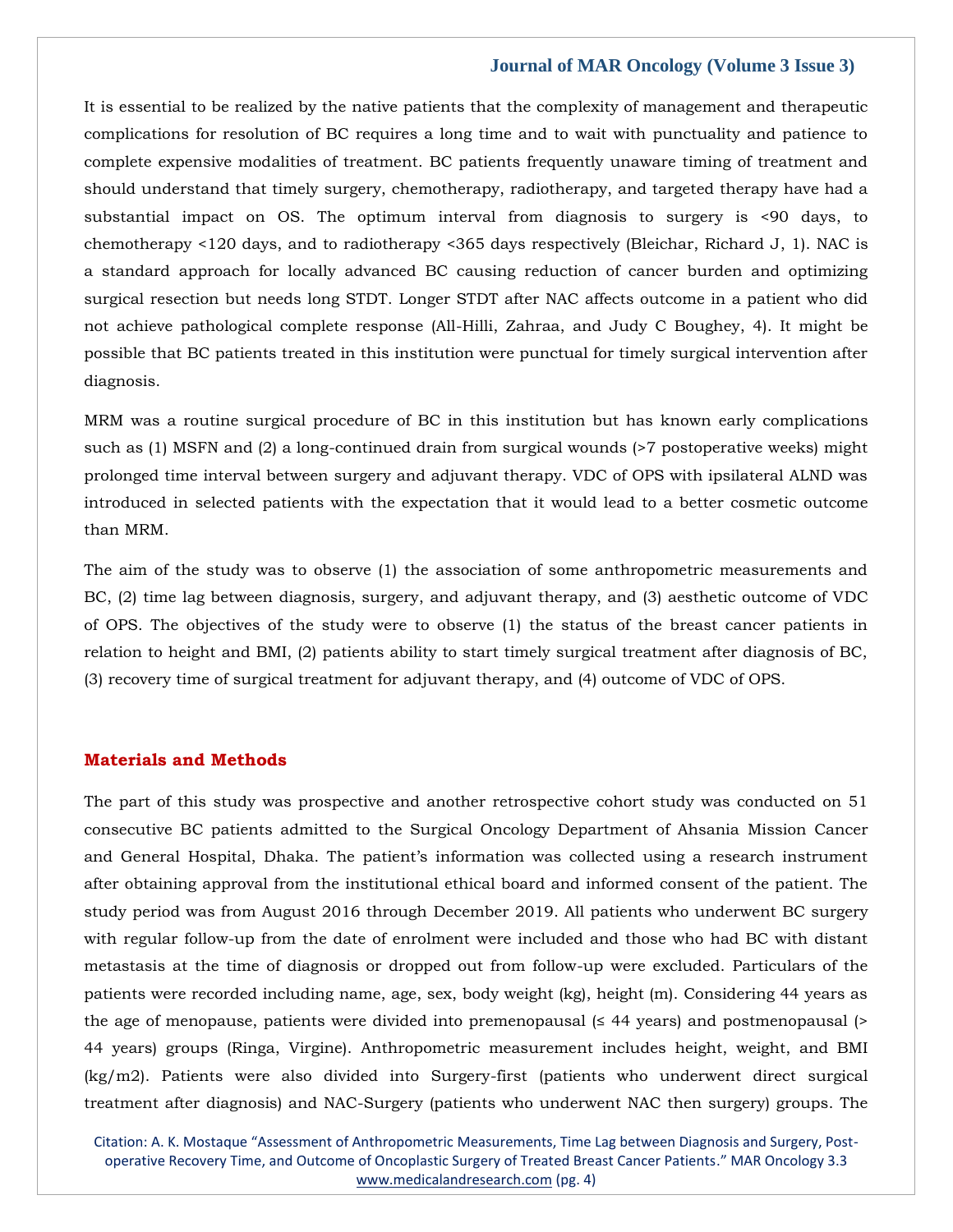average height of Bangladeshi women is considered 1.51 meters (World, Disabled). BMI was calculated and categorized as underweight  $(18.5)$ , healthy  $(18.6-24.9)$ , overweight  $(25-29.9)$  and obese  $(2.30)$ . The date of diagnosis was counted from the date of cytology or histological confirmation of BC and the date of operation was recorded to calculate STDT (i.e. days between the date of diagnosis of breast cancer and date of surgery). Treated patients were considered punctual if they started surgical treatment from 30 to 60 days of diagnosis in the Surgery-first group and 170 days in the NAC-Surgery group. Class-II (moderate burden) and –III (severe burden) RCB were estimated from routine histological examination of primary breast tumor and axillary lymph nodes of the surgical specimen of breast and axillary soft tissue. Type of surgery was (1) MRM i.e. mastectomy including skin, nippleareolar complex and pectoral fascia plus ipsilateral level I and II, and sometimes level III ALNs, (2) MRM plus ipsilateral pedicle latissimus dorsi myocuteneous flap reconstruction, and (3) OPS (up to 35% breast tissue excision along with tumor having safe tumor-free margin plus reconstruction of indicated breast by VDC of OPS) with ipsilateral ALND. During the closure of the wound one drain tube was placed in the axillary wound and another in the chest wound. Immediate and early postoperative complications, along with preventive and emergency surgical measures taken were noted. Functioning drain tube was defined as the volume of drain from wounds >20 ml/24 hours. The drain was removed when the volume of drain is <20 ml/24 hours for 3 consecutive days and after examination of operated areas for no fluid collection. The duration of keeping the drain tube at operation fields was recorded in weeks. After receiving the histology report number of tumors, the maximum diameter of the tumor, the total number of ALNs removed and involved resection type, and results of immunohistochemistry were recorded. Pathological staging of BC was done according to the AJCC cancer staging manual (7th edition). Follow-up examinations were conducted 6 months for late complications, loco-regional recurrences and metastasis and state of breasts of OPS.

Statistical analysis was performed using IBM SPSS version 24. Mean was expressed as mean ± SD (minimum-maximum). Median values are also recorded to provide an accurate picture of distributions. Chi-square, T-test, and ANOVA and nonparametric tests were used to assess significance; p values <0.05 with 95% confidence interval considered statistically significant.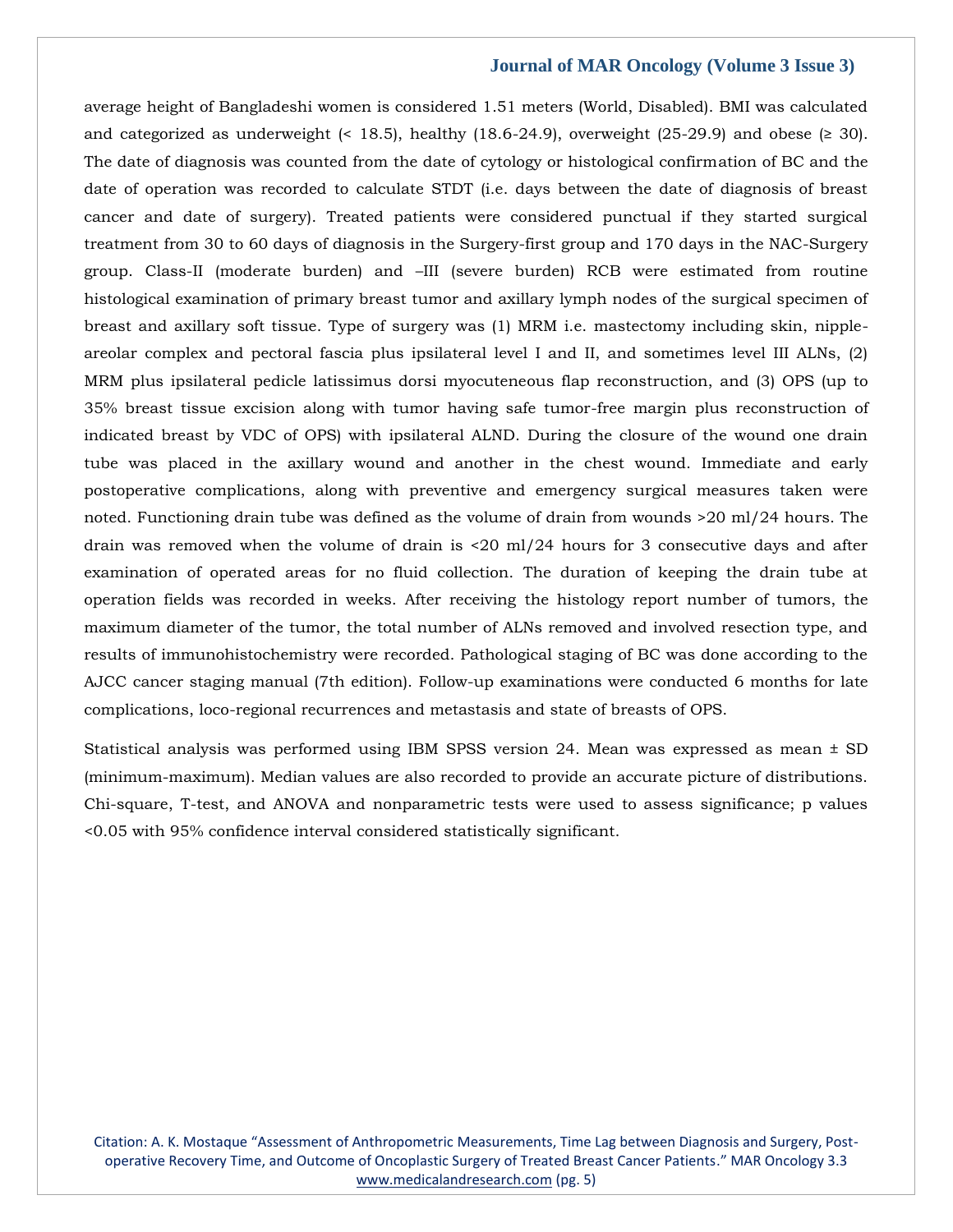# **Result**

| Variable Name                                  | Number<br>of | Median            | Mean<br><b>SD</b>            |         |
|------------------------------------------------|--------------|-------------------|------------------------------|---------|
|                                                | Subject (%)  |                   | (minimum-maximum)            | p value |
|                                                |              |                   |                              |         |
| <b>Sex</b>                                     |              |                   |                              |         |
| Female                                         | 50 (98.03)   |                   |                              |         |
| Male                                           | 1(1.96)      |                   |                              |         |
| Age in years                                   | 51 (100)     | 48 y              | 47.29±9.84 (28-76) y         |         |
| 21-30                                          | 3(7.84)      |                   |                              |         |
| 31-40                                          | 14 (27.45)   |                   |                              |         |
| $41 - 50$                                      | 18 (35.29)   |                   |                              |         |
| 51-60                                          | 12 (23.52)   |                   |                              |         |
| 61-70                                          | 2(3.92)      |                   |                              |         |
| 71-80 y                                        | 2(3.92)      |                   |                              |         |
| Premenopausal age group                        | 17 (33.33)   |                   | 36.29±4.25 (28-40) y         |         |
| Postmenopausal age group                       | 34 (66.67)   |                   | 52.79±6.66 (45-75) y         |         |
| Height                                         | 51 (100)     | $1.51 \text{ m}$  | $1.52\pm0.07$ (1.4-1.78) m   |         |
| Below average ht                               | 25 (49)      | 1.47 <sub>m</sub> | $1.47\pm0.03$ (1.4-1.5) m    | < 0.001 |
| Average/Above average ht                       | 26(51)       | 1.56 <sub>m</sub> | $1.57\pm0.06$ (1.51-1.78) m  |         |
| Premenopausal<br>below<br>average ht           | 8 (15.69)    | 1.45 m            | $1.47\pm0.03$ (1.43-1.5) m   | < 0.01  |
| Postmenopausal<br>below<br>average ht          | 17 (33.33)   | 1.48 <sub>m</sub> | $1.47\pm0.04$ (1.4-1.5) m    |         |
| Premenopausal<br>average<br>/above average ht  | 9(17.65)     | $1.54 \text{ m}$  | $1.56 \pm 0.04$ (1.51-1.6) m | 0.01    |
| Postmenopausal<br>average<br>/above average ht | 17 (33.33)   | 1.56 <sub>m</sub> | $1.57\pm0.07$ (1.51-1.78) m  |         |
| Weight                                         | 51 (100)     | 59 kg             | 59.16 $\pm$ 10 (35-103) kg   |         |
| Premenopausal group wt                         | 17 (33.33)   | 55 kg             | 53.82±7.55 (35-66) kg        | < 0.001 |
| Postmenopausal group wt                        | 34 (66.67)   | 63 kg             | 61.82 $\pm$ 11.0 (43-103) kg |         |

**Table 1:** Summary statistics of sex, age, weight and height of patients.

 $(kg = kilogram, ht = height, m = meter, wt = weight, y = year)$ 

Citation: A. K. Mostaque "Assessment of Anthropometric Measurements, Time Lag between Diagnosis and Surgery, Postoperative Recovery Time, and Outcome of Oncoplastic Surgery of Treated Breast Cancer Patients." MAR Oncology 3.3 [www.medicalandresearch.com](http://www.medicalandresearch.com/) (pg. 6)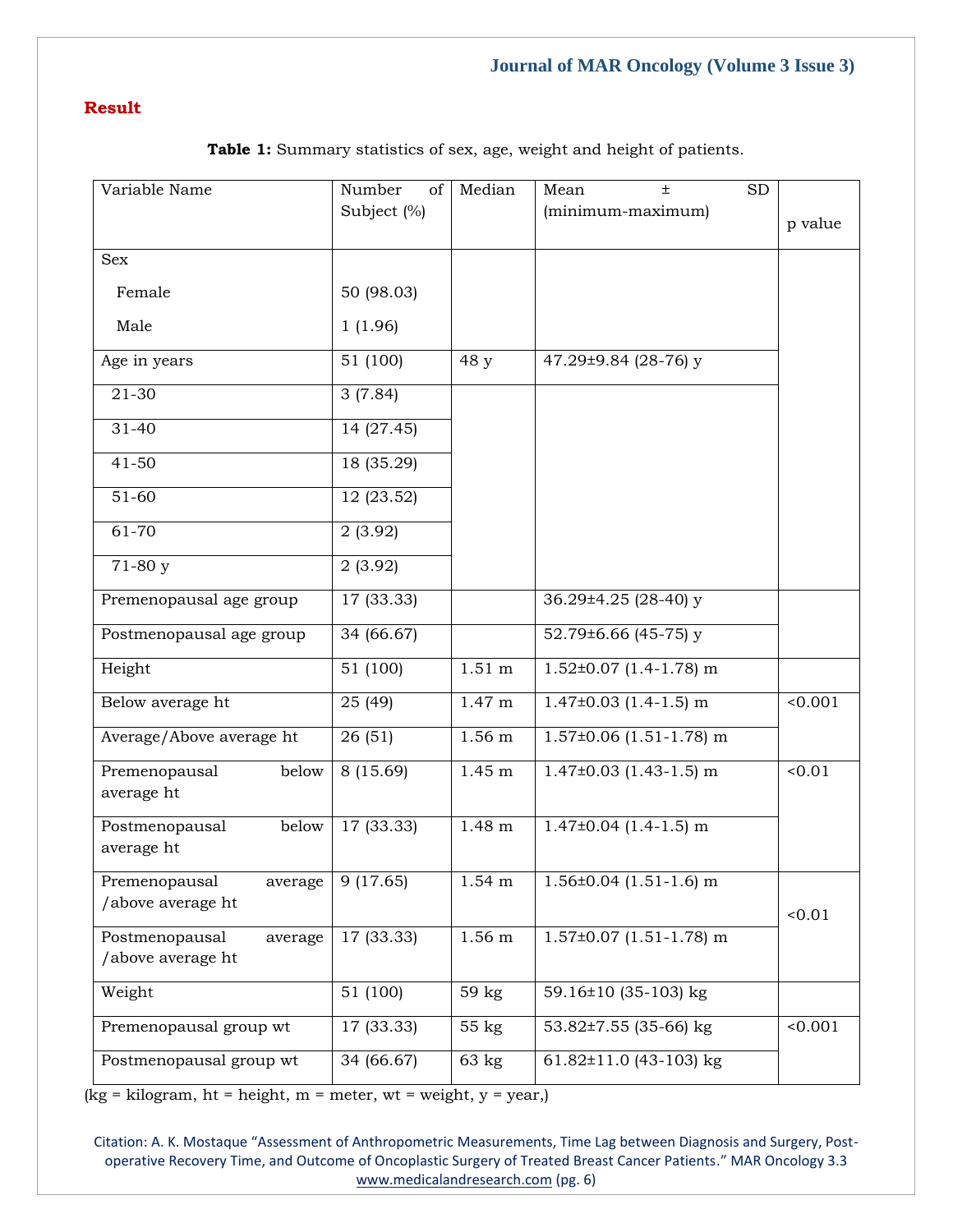| Variable Name  | Premenopausal<br>Age<br>group $(\%)$ | Postmenopausal Age<br>Group $(\%)$ | p value     |
|----------------|--------------------------------------|------------------------------------|-------------|
| <b>BMI</b>     |                                      |                                    |             |
| Underweight    | 2(3.92)                              | 1(1.96)                            |             |
| Healthy weight | 10(19.62)                            | 7(13.7)                            | ${}_{0.01}$ |
| Overweight     | 4(7.84)                              | 19 (37.25)                         |             |
| Obese          | 1(1.96)                              | 7(13.7)                            |             |

**Table 2:** Summary statistics of BMI categories of the patients.

(BMI = Body mass index).

## **Table 3:** Summary statistics of surgical treatment delay time (STDT)

| Variable Name                | Number     | Median | Mean $\pm$ SD            |             |
|------------------------------|------------|--------|--------------------------|-------------|
|                              | (%)        | (Days) | (minimum-maximum) days   | p value     |
| Overall                      | 51(100)    | 43     | 99.22±172.84 (3-1178)    |             |
| Premenopausal age            | 17 (33.33) | 35     | 128.29±277.37 (7-1178)   | ${}< 0.001$ |
| Postmenopausal age           | 34 (66.67) | 51.5   | 84.68±85.5 (3-378)       |             |
| Surgery-first group          | 41 (80.39) | 38     | 49.05±37.68 (3-168)      | < 0.001     |
| NAC-Surgery group            | 10(19.6)   | 204    | 305±318.05 (116-1178)    |             |
| Premenopausal Surgery-first  | 14 (27.45) | 33     | $44.5 \pm 38.32 (7-120)$ | &0.003      |
| Postmenopausal Surgery-first | 27 (52.94) | 38     | $51.41\pm37.85(3-168)$   |             |
| Premenopausal NAC-Surgery    | 3(5.88)    | 235    | 519.3±572.2 (145-1178)   | > 0.12      |
| Postmenopausal NAC-Surgery   | 7(13.73)   | 173    | 213.14±98.9 (116-378)    |             |

(NAC = Neoadjuvant chemotherapy)

The total number of patients was 51 of which 50 (98.03%) were female and 1 (1.96%) was male. The overall mean age of the patients was  $47.29 \pm 9.84$  (28 - 75) years. The mean age of the pre-and postmenopausal age group was  $36.29 \pm 4.25$  (28 - 40) and  $52.79 \pm 6.66$  (45 - 75) years respectively. Three (7.84%) cases were observed between 21- 30 years of age, 14 (27.45%) cases between 31- 40 years old, 18 (35.29%) cases between 41 - 50 years old, 12 (23.52%) cases between 51- 60 years old, 2 (3.92%) cases each among 61 – 70 and 71 - 80 years old. The number of patients in the pre-and postmenopausal age group was 17 (33.33%) and 34 (66.67%) respectively (Table 1).

Citation: A. K. Mostaque "Assessment of Anthropometric Measurements, Time Lag between Diagnosis and Surgery, Postoperative Recovery Time, and Outcome of Oncoplastic Surgery of Treated Breast Cancer Patients." MAR Oncology 3.3 [www.medicalandresearch.com](http://www.medicalandresearch.com/) (pg. 7)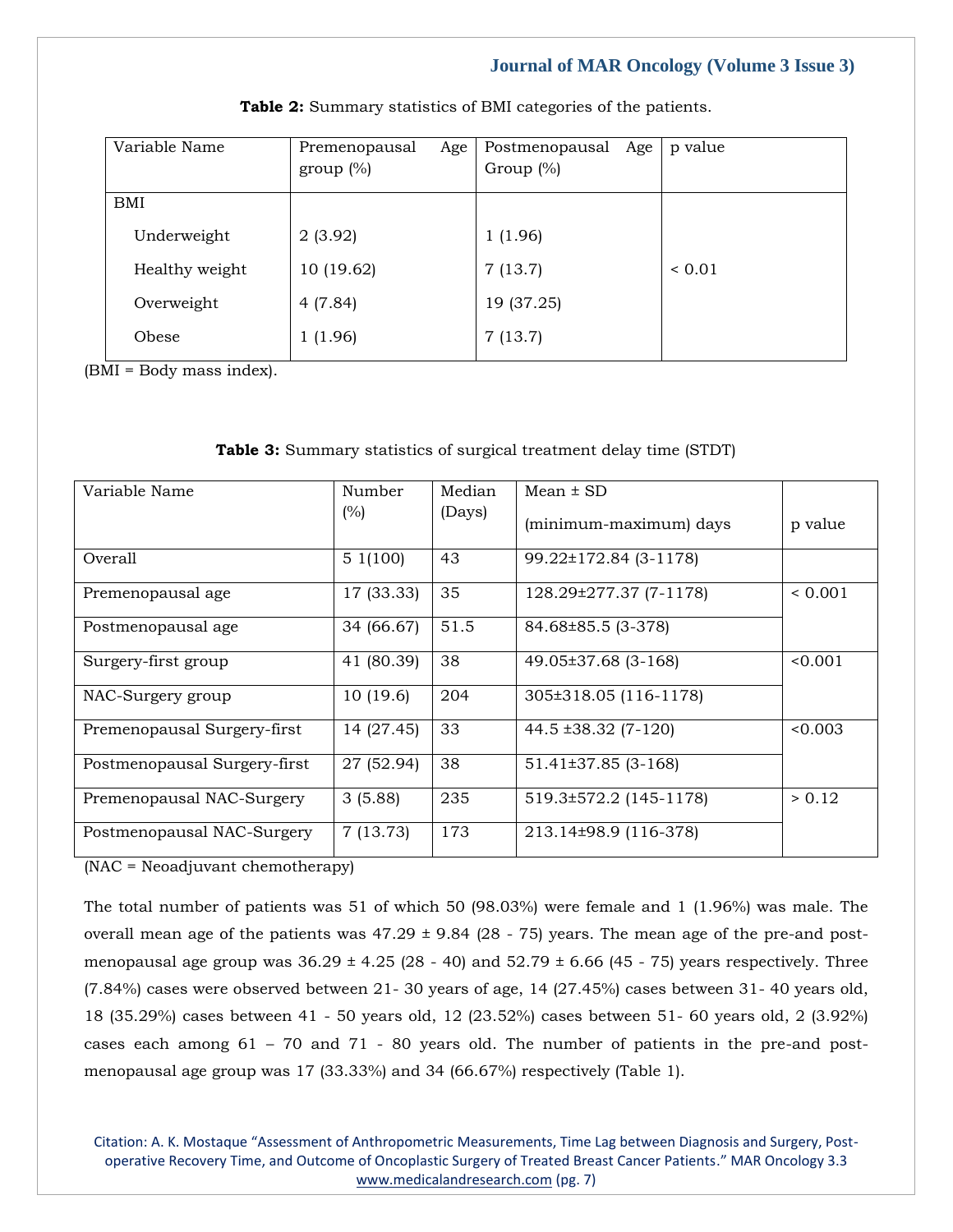The mean height was  $1.52 \pm 0.07$  (1.4 - 1.78) meters. The height of 25 (49%) patients was below average and 26 (51%) patients were average/above average. The mean height of the below and average/above average group were  $1.466 \pm 0.03$  (1.4 - 1.5) and 1.57  $\pm$  0.06 (1.51 - 1.78) meters respectively. The number of premenopausal patients with below-average and average/above average height was 8 (15.69%) and 9 (17.65%) and those of the postmenopausal group were 17 (33.33%) each respectively (Table 1). The difference was significant (Chi-square test*, p > 0.01*).

Overall median and mean weight of patients was 59 and  $59.16 \pm 10.59$  (35 - 103) kg respectively. The mean weight of pre-and post-menopausal age group was  $53.82 \pm 7.55$  (35 - 66) and  $61.82 \pm 10.97$  (43) - 103) kg respectively (Table 1). The difference was significant (T-test, *p <0.001*).

The mean BMI was  $25.71 \pm 4.47$  (14.20 - 40.23) kg/m2. The mean BMI of underweight (n = 3), healthy  $(n = 17)$ , overweight  $(n = 23)$ , and obese  $(n = 8)$  group was  $15.54 \pm 1.35$  (14.20 - 16.87), 22.77  $\pm 1.05$  $(20.82 - 24.44)$ ,  $26.86 \pm 1.44$   $(25 - 29.42)$  and  $32.49 \pm 3.31$   $(30.02 - 40.23)$  kg/m2 respectively. In premenopausal age group number of underweight, healthy weight, overweight and obese was 2 (3.92%), 10 (19.61%), 4 (7.84%) and 1 (1.96%) and those of postmenopausal age group was 1 (1.96%), 7 (13.73%), 19 (37.25%) and 7 (13.73%) respectively (Table 2). The difference was significant (Chisquare test, *p < 0.01*).

The median and mean STDT was 43 and  $99.22 \pm 172.84$  (3 - 1178) days respectively. In pre- and postmenopausal groups the median STDT was 35 and 51.5 days and mean STDT was  $128.29 \pm 277.37$  (7 -1178) and 84.68 ± 85.5 (3 - 378) days respectively (Table 3). The difference was significant (t-test, *p < 0.001).* Total number of patients of Surgery-first group was 41 (80.39%) and of NAC-Surgery group was 10 (19.6%). In Surgery-first group median and mean STDT was 38 days and 49.05 ± 37.68 (3 - 168) days respectively, and of NAC-Surgery group was 204 days and 305 ± 318.05 (116 - 1178) days respectively (Table 3). The difference was significant (t-test, *p< 0.001*). The median and mean STDT of premenopausal surgery-first group ( $n = 14$ ) was 33 and 44.5  $\pm$  38.32 (7 - 120) days respectively and those of postmenopausal patients ( $n = 27$ ) was 38 and  $51.41 \pm 37.85$  (3 - 168) days respectively (Table 3). The difference was significant (t-test, *p < 0.003*). The median and mean STDT of premenopausal patients of NAC-Surgery group ( $n = 3$ ) was 235 and 519.33  $\pm$  572.19 (145 - 1178) days respectively and those of postmenopausal group ( $n = 7$ ) was 173 and 213.14  $\pm$  98.90 (116 - 378) days respectively (Table 3). The difference was not significant (One sample t-test, *p = 0.125*). Mean STDT of patients of stage IA (n = 6), stage IIA (n = 10), Stage IIB (n = 16), stage IIIA (n = 15), stage IIIC (n = 3), and stage IV  $(n = 1)$  were  $78.67 \pm 83.47$  (7 - 235), 160.4  $\pm$  358.73 (13 - 1178), 93.56  $\pm$  101.77 (8 - 378), 83.53  $\pm$  77.2 (3 - 303), 29.67 ± 23.69 (15-57), and 45 days respectively and median STDT of stage IA, IIA, IIB, IIIA, IIIC, and IV was 43, 41, 38, 68, 17, and 145 days respectively (Table 3). The differences were not significant (ANOVA, *p = 0.859*).

Citation: A. K. Mostaque "Assessment of Anthropometric Measurements, Time Lag between Diagnosis and Surgery, Postoperative Recovery Time, and Outcome of Oncoplastic Surgery of Treated Breast Cancer Patients." MAR Oncology 3.3 [www.medicalandresearch.com](http://www.medicalandresearch.com/) (pg. 8)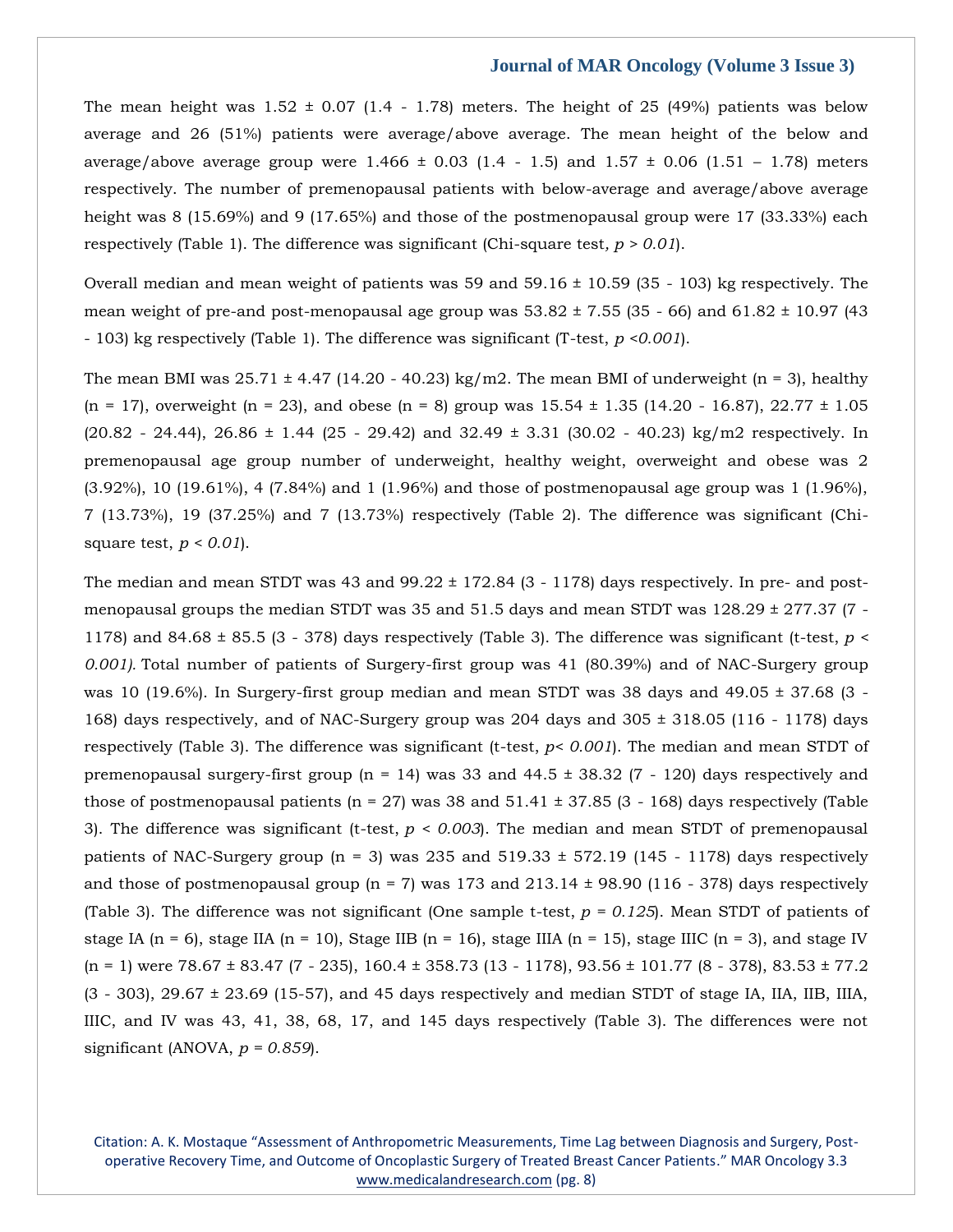MRM was performed in 46 (90.19%) cases, VDC of OPS with ALND in 4 (7.84%) cases, and MRM with ipsilateral latissimus dorsi myocuteneous pedicle flap reconstruction in 1 (1.96%) case. Positive ALND was observed in 38 (74.5%) and negative in 13 (25.5%) cases. The median and mean tumor diameter were 3 and  $3.121 \pm 1.58$  (1.16 -10) cm respectively. The most common immediate postoperative complication was MSFN. Full-thickness MSFN occurred in 8 (15.69%) cases of MRM. Surgical wounds of all cases were healed before the 30th POD. The median and mean duration of the functioning drain tube were 5.14 and  $5.62 \pm 2.26$  (3.14 – 11.14) weeks respectively. In underweight, healthy, overweight, and obese mean duration of keeping drain tubes was  $4.38 \pm 1.54$  ( $3.3 - 6.14$ ),  $3.66 \pm 0.45$  ( $3.14 - 4.7$ ), 6.06  $\pm$  1.78 (3.14 – 8.57), and 9.01  $\pm$  1.29 (7.85 – 11.14) weeks respectively. Duration of keeping drain tubes in the operation fields was significantly longer in obese than other BMI groups (ANOVA, *p < 0.001*). All OPS patients indicated enlargement of the operated breasts.

## **Discussion**

BC occurs mostly in females, it is rare in males. The incidence of male BC rate is 0.5-1% (Sundrial, Deepak, et al, 1). A higher percentage (1.96%) of male BC is observed in this series. The sample size was too small to draw any conclusion. Among BC patients pre-and post-menopausal cases were 33.33% and 66.67% respectively. A similar result was observed in another study (Leong, P. L. Stanlay, et al, 2310).

This study indicated 3 peaks of BC at the age 41 - 50, 31 - 40, and 51 - 60 years ranges respectively. A similar result is observed in another study (Chopra, Brinder, et al, 528).

The mean height of the patients was 1.517 meters which is similar to another regional study (Pathak, Puja, and Anup Adhikari, 111). This study observed the association of height and BC in the postmenopausal group. One study indicated height has a significant positive association for postmenopausal BC and is less clear in premenopausal height ≥ 1.75 meters (Van den Brandt, Piet, et al, 517). It is clearly evident that the average height of Bangladeshi women is much less than that of American and European women and the sample size of this study was too small to draw any conclusion. Relative risk assessment of BC in relation to the height of Bangladeshi women is indicated.

This study observed overall median and mean weight was around 59 kg, the mean weight of premenopausal women was 53.82 kg, and of postmenopausal women was 61.82 kg. A similar result was observed in another study (Pathak, Puja, and Anup Adhikari, 111). Relative risk assessment for bodyweight to BC incidence is yet to be determined for Bangladeshi women.

The overweight and obese of the pre-menopausal age group were 7.84% and 1.96%, and those of the post-menopausal age group were 37.25% and 13.73% respectively. The difference was significant (*p <* 

Citation: A. K. Mostaque "Assessment of Anthropometric Measurements, Time Lag between Diagnosis and Surgery, Postoperative Recovery Time, and Outcome of Oncoplastic Surgery of Treated Breast Cancer Patients." MAR Oncology 3.3 [www.medicalandresearch.com](http://www.medicalandresearch.com/) (pg. 9)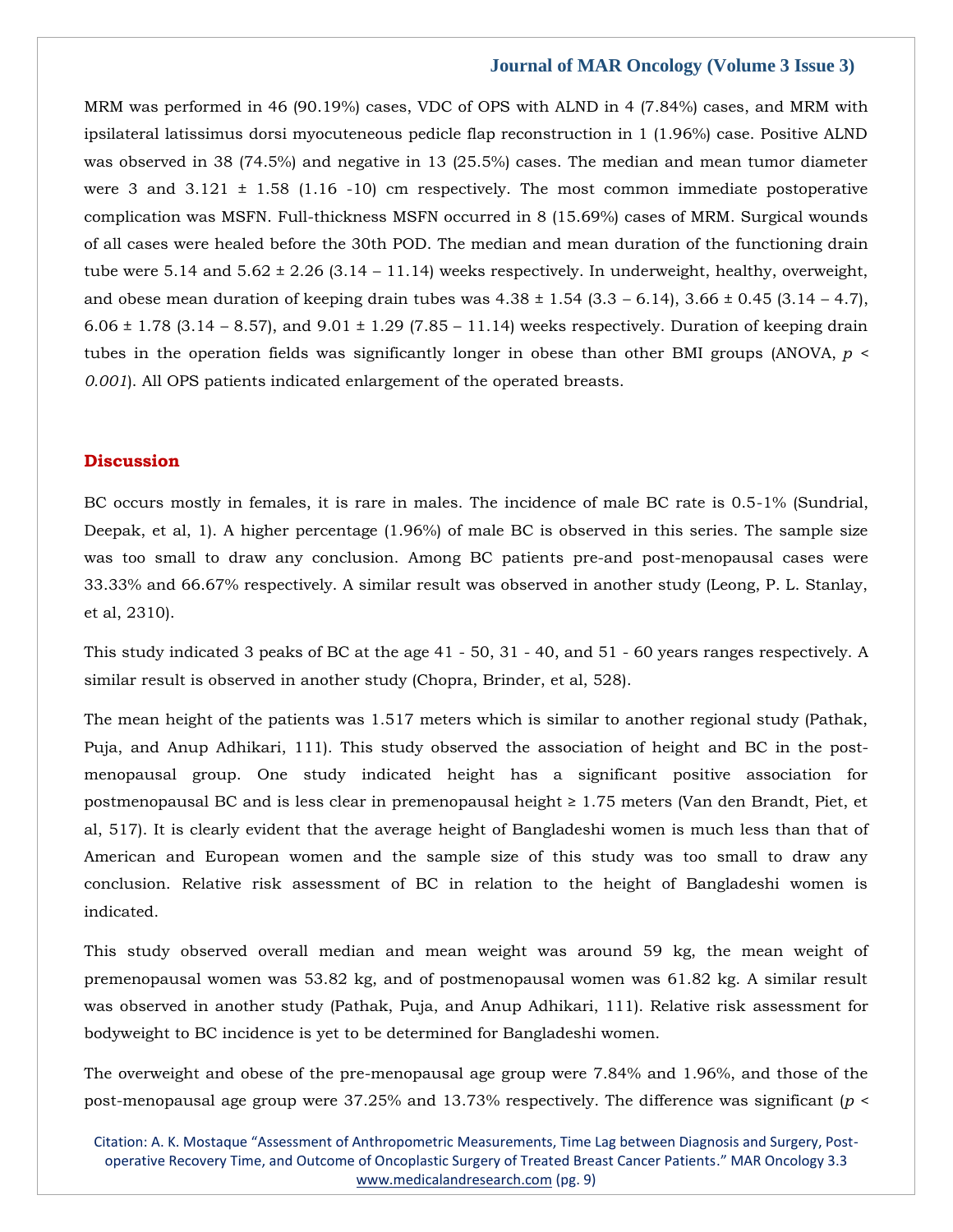*0.01*). Inverse association of BC and overweight-obese category BMI had also been observed in premenopausal women in other studies and that higher BMI could be a protective factor in the premenopausal age group (Liu, Kang, et al, 147). This study observed a positive association of overweight and obese with BC in postmenopausal women which were similar to another study (Van den Brandt, Piet, et al, 519).

This study observed that the majority of patients were punctual and the median STDT of the surgeryfirst group was 38 days which were shorter than that of Brazilians (Formigheri, Alessandra, et al, 206) and similar to UK STDT (Ho, Peh Joo, et al, 2436). The mean STDT of the NAC-Surgery group was 305 days indicating an unusually long delay and the majority of patients neglected punctuality of treatment. One study indicated that mean treatment delay time from diagnosis to 1st cycle NAC should be 36 days (Melchior, Nicoli M, et al, 2744), NAC commonly continued for 90 days to achieve tumor volume reduction response (Selli, Cigdem, and Andrew H Sims, 2), the median time between NAC and surgery should be 28 days, time for preoperative assessment should be 7 days, and chemotherapy side effect may delay surgery for 8 days (Müller, Carolin, et al, 1058). Thus ideal STDT of NAC-Surgery patients should be 170 days. The exact causes of unusual long STDT should be identified and addressed in cases of locally advanced BC patients because it was observed that if the interval between NAC and surgery is >8 weeks OS might worsen (All-Hilli Zahraa, and Judy C Boughey, 4). The observed delay might be due to patients economic constrain from the spending of chemotherapy and failure to mobilize resources for surgery, failure to understand the complexity of treatment, compromised punctuality and patience, neglect including indifference of family members towards women, women's lack of power to utilize resources, and reduced support from the family (Steiness, Heather Story, et al).

The overall mean and median STDT according to the clinical stage I, II, III, and IV of this study did not indicate any significant difference. Similar results had also been observed in another study (Formigheri, Alessandra, et al, 209).

Ninety percent patients of the NAC-Surgery group had multiple ipsilateral positive axillary lymph nodes and all were class II or III RCB. The mean number of positive ALNs of Surgery-first and NAC-Surgery was 3.61 and 5.8 respectively with significant differences (*p < 0.001*). Another study observed decreased number of positive ALNs in BC patients receiving NAC (Neuman, Heather, et al, 1). The increased number of positive LNs in the NAC-Surgery group of this study might be due to longer STDT causing regain of loco-regional tumor progression.

In this study all were symptomatic BC patients; the majority (90%) operations were MRM and 8% of cases were OPS. MRM is performed on approximately 50% of the women with symptomatic BC in the UK (Robertson, Stuart A, et al, 141). Another study indicated mastectomy rate was 29% of BC patients (Clough, Krishna B, et al, 3504) and the OPS rate was 92% (Clough, Krishna B, et al, 165). All cases of

Citation: A. K. Mostaque "Assessment of Anthropometric Measurements, Time Lag between Diagnosis and Surgery, Postoperative Recovery Time, and Outcome of Oncoplastic Surgery of Treated Breast Cancer Patients." MAR Oncology 3.3 [www.medicalandresearch.com](http://www.medicalandresearch.com/) (pg. 10)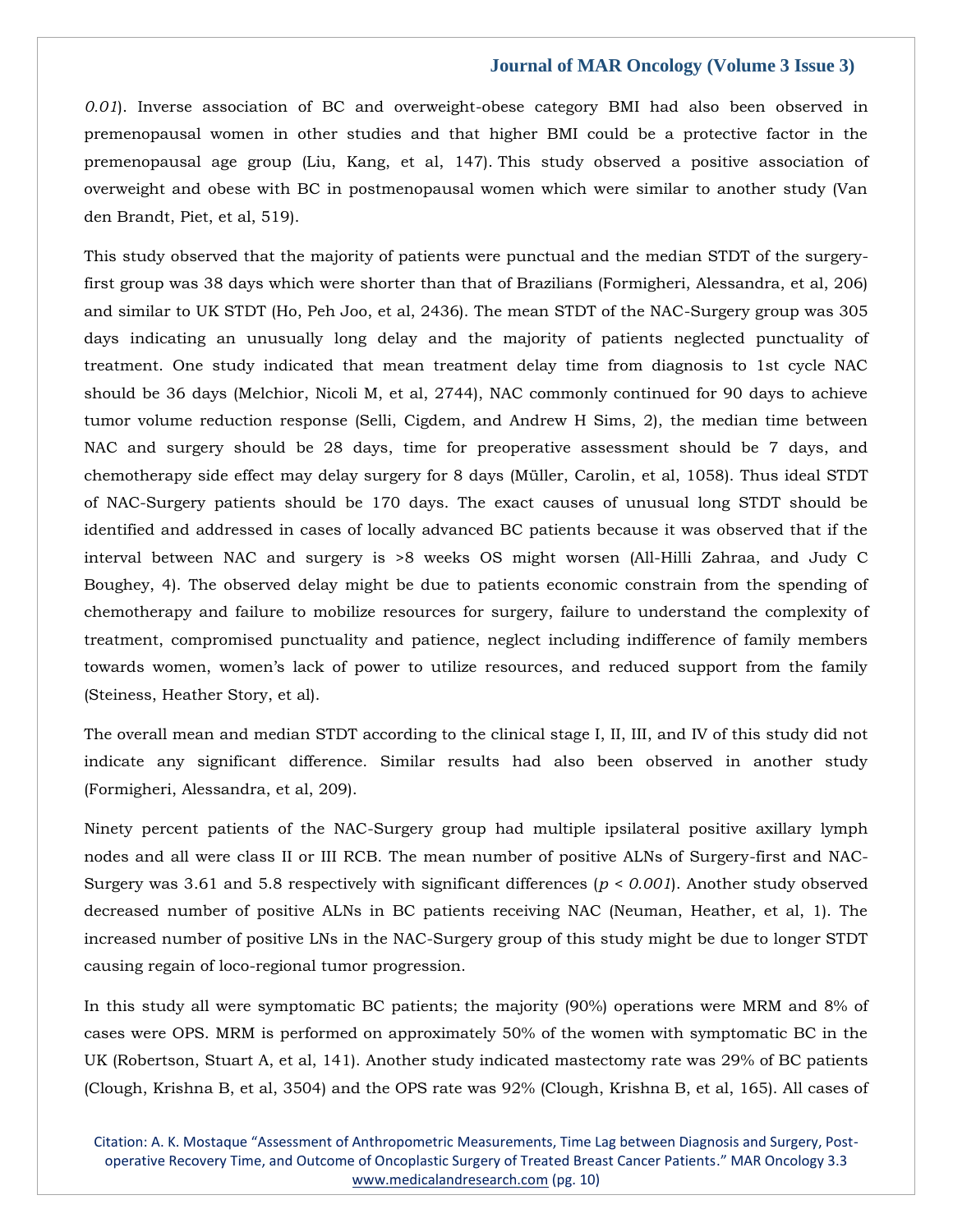BC surgery of this series had ALND. Routine ALND was also observed in another study (Abass, Mohamed O, et al, 1). The median and mean pathological tumor size of this series was 3 cm and 3.121 ± 1.58 (1.16-10) cm respectively and 88.2% of patients had single tumors indicating that majority of BC patients were potential candidates for OPS. Thus OPS should be a potential and sustainable procedure from a local perspective. A similar result was observed in another study (Moustafa, Ahmed, and Ibrahim Fakhr, 205). An Italian study indicated that tumors up to 3 cm diameter could be safely removed by OPS (Bertozzi, Nicolo, et al, 2579). MSFN occurred in 15.69% of cases of this series. Incidence of MSFN ranging from 5% to 30% was observed in other studies (Robertson, Stuart A, et al, 141). MSFN and wound breakdown could cause delayed wound healing and adjuvant therapy although it is imperative to start adjuvant chemotherapy or radiation therapy as soon as possible. Some guidelines indicated that chemotherapy should ideally be started within 2 - 6 weeks of surgery (Robertson, Stuart A, et al, 143). Incidences of MSFN were observed at the beginning of this study. All MSFN was detected within the 4th POD, subsequently managed by immediate wound debridement and skin closure. As a result, the wound was healed within 30th POD and patients were ready for timely adjuvant therapy. In earlier MRMs of this study, there had been a tendency to preserve more breast skin, which may be another factor behind increased incidences of MSFN. In later cases, optimization of mastectomy skin flap thickness to 5 - 10 mm with minimum spars and adapting transverse elliptical incision and skin closure without tension using 3-0 polyglactin-910 interrupted subcutaneous sutures and intradermal continuous 4-0 poliglecaprone-25 sutures, and placing an additional low-pressure continuous suction drain below the flaps decreased incidence of MSFN. This study observed that removal of drain tube required >60 days in obese which could be an unavoidable delay of starting adjuvant therapy.

This study observed node-negative axillae in 25.49% of cases. SLNB is the standard care in such cases and clinically node-negative BC has similar progression-free survival compared to ALND. The recommendation is not to perform ALND on patients with clinically node-negative stage I and II breast cancer but SLNB. If SLNB indicated node negativity there is no need for ALND, thus avoiding lymphedema of the upper limb and shoulder pain (Yen, Tina W. F et al, 79). Availability of resources like the establishment of frozen section histology laboratory within the vicinity of OT complex, automated rapid transport system from OT to the histology laboratory is indicated. OT should be equipped with either a hand-held gamma camera system or an Indigo Cyanine Green high-resolution infrared fluorescence camera system for preoperative localization of the sentinel lymph node. Patent blue-violet or methylene blue injection can be used in low-resource OT settings.

Incidence of postoperative late complication of the ipsilateral upper limb is observed in 77% of cases of this study. Similar incidence (82%) of postoperative late complications in the form of limb swelling, pain and restricted shoulder movement was also observed in cases of MRM in another study (Brar, Preetinder, et al, 126). OPS with ALND patients are under evaluation and it is evident that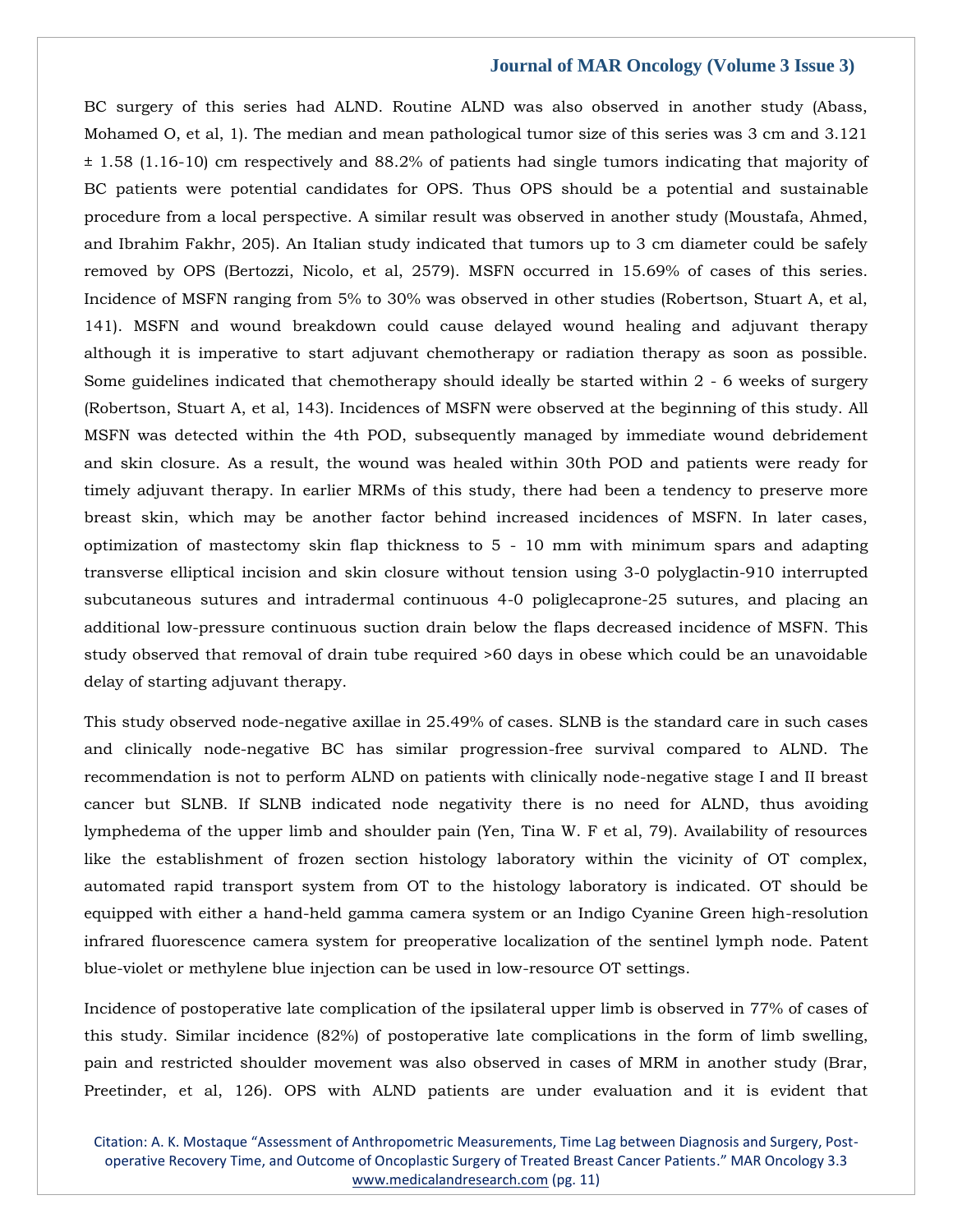enlargement of the indicated breast occurred regularly. Follow-up of OPS with ALND patients after completion of adjuvant therapy indicated operated breasts were enlarged which was a routine phenomenon of ALND (Figure 1 and 2).



**Figure 1:** Patient 50 years old with invasive ductal carcinoma left breast (pT1N0Mx) at 11 and 12 O'clock position 12 months after OPS with ALND. Operated breast is larger than the normal right breast.

Citation: A. K. Mostaque "Assessment of Anthropometric Measurements, Time Lag between Diagnosis and Surgery, Postoperative Recovery Time, and Outcome of Oncoplastic Surgery of Treated Breast Cancer Patients." MAR Oncology 3.3 [www.medicalandresearch.com](http://www.medicalandresearch.com/) (pg. 12)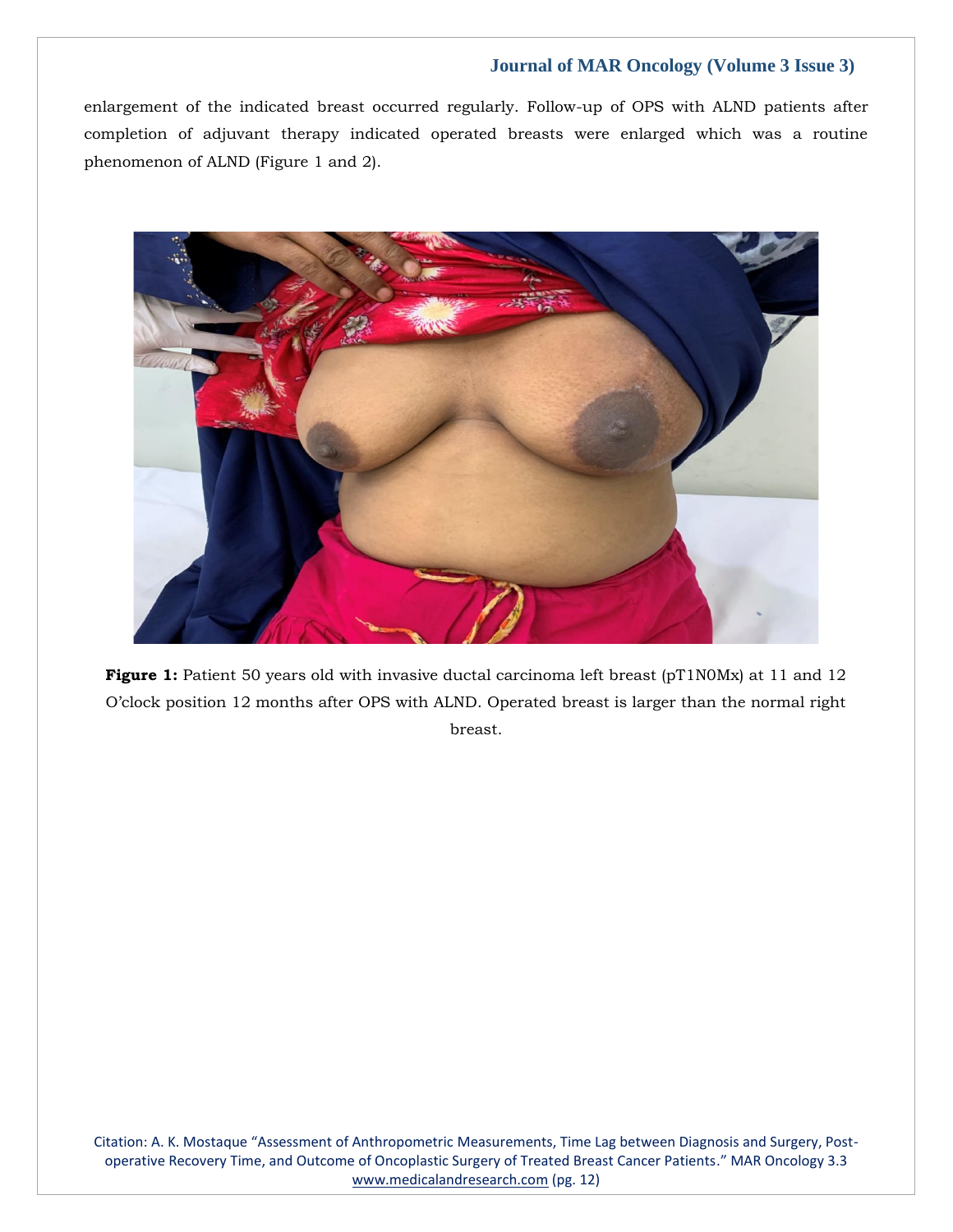

**Figure 2:** 38 years old patient with previous R1 resection of invasive ductal carcinoma of left breast (pT1N1Mx stage) at 1-2 O'clock position 2 months after OPS with ALND. Left breast was enlarged due to lymphedema. Patient's left hand and fingers also swollen.

On the other hand breast asymmetry resulting from VDC of OPS producing smaller operated cancer bearing breast is a routine phenomenon (Figure 3), explaining the reason of introduction of routine reduction mammoplasty component to contralateral normal breast (Kaufman, Cary S, 6).

Citation: A. K. Mostaque "Assessment of Anthropometric Measurements, Time Lag between Diagnosis and Surgery, Postoperative Recovery Time, and Outcome of Oncoplastic Surgery of Treated Breast Cancer Patients." MAR Oncology 3.3 [www.medicalandresearch.com](http://www.medicalandresearch.com/) (pg. 13)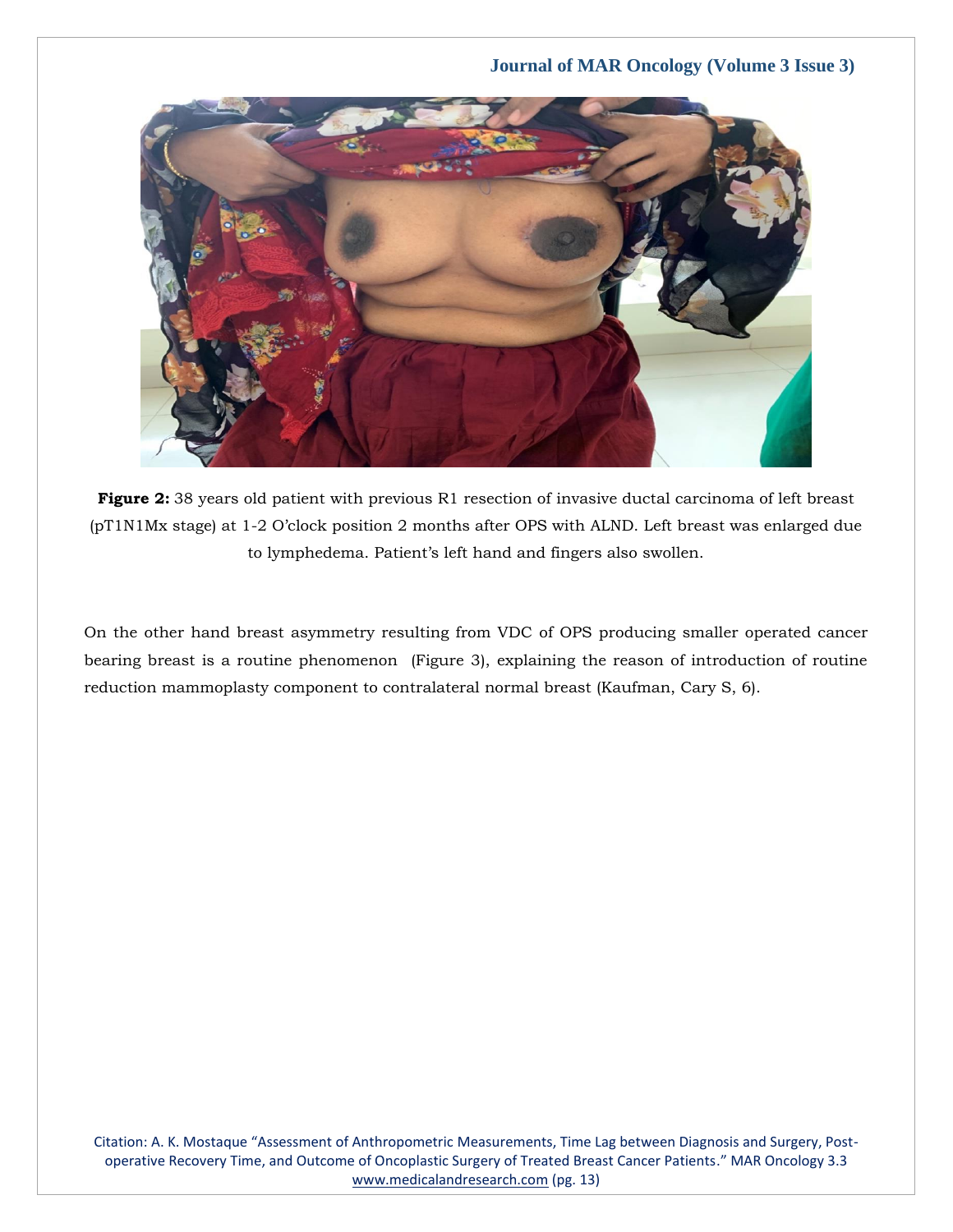

**Figure 3:** Appearance of the operated left breast on 35th POD of OPS of a 55 years old patient. The tumor was at 11-12 O'clock position with pT2N1Mx stage. Operated breast is smaller than the normal counterpart.

Thus ipsilateral ALND might be an alternative to routine reduction mammoplasty of the contralateral normal breast for symmetrization because it was the cause of enlargement of the operated cancer bearing breast.

## **Conclusions**

Majority of premenopausal breast cancer patients belonged to the healthy weight category and those of postmenopausal patients to the overweight and obese category. Maybe premenopausal women should remain overweight and obese to prevent the development of breast cancer and postmenopausal women should change to a healthy weight. Timely surgical treatment (punctuality) was observed among the majority of breast cancer patients except those who were receiving neoadjuvant chemotherapy. The cause of unusual delay of neoadjuvant chemotherapy patients might be financial constraints because the patient has to purchase costly drugs and other causes should be identified to improve surgical treatment delay time in locally advanced cases. Modified radical mastectomy was appropriate for the majority of symptomatic breast cancer patients through the majority were potential candidates for oncoplastic surgery. There was the possibility to avoid axillary lymph node dissection of a good number of lymph node-negative patients and SLNB positive patients could undergo axillary lymph node dissection if sentinel lymph node biopsy is introduced with the establishment of routine frozen section histology laboratory within the vicinity of the operation theater complex. Operation theaters

Citation: A. K. Mostaque "Assessment of Anthropometric Measurements, Time Lag between Diagnosis and Surgery, Postoperative Recovery Time, and Outcome of Oncoplastic Surgery of Treated Breast Cancer Patients." MAR Oncology 3.3 [www.medicalandresearch.com](http://www.medicalandresearch.com/) (pg. 14)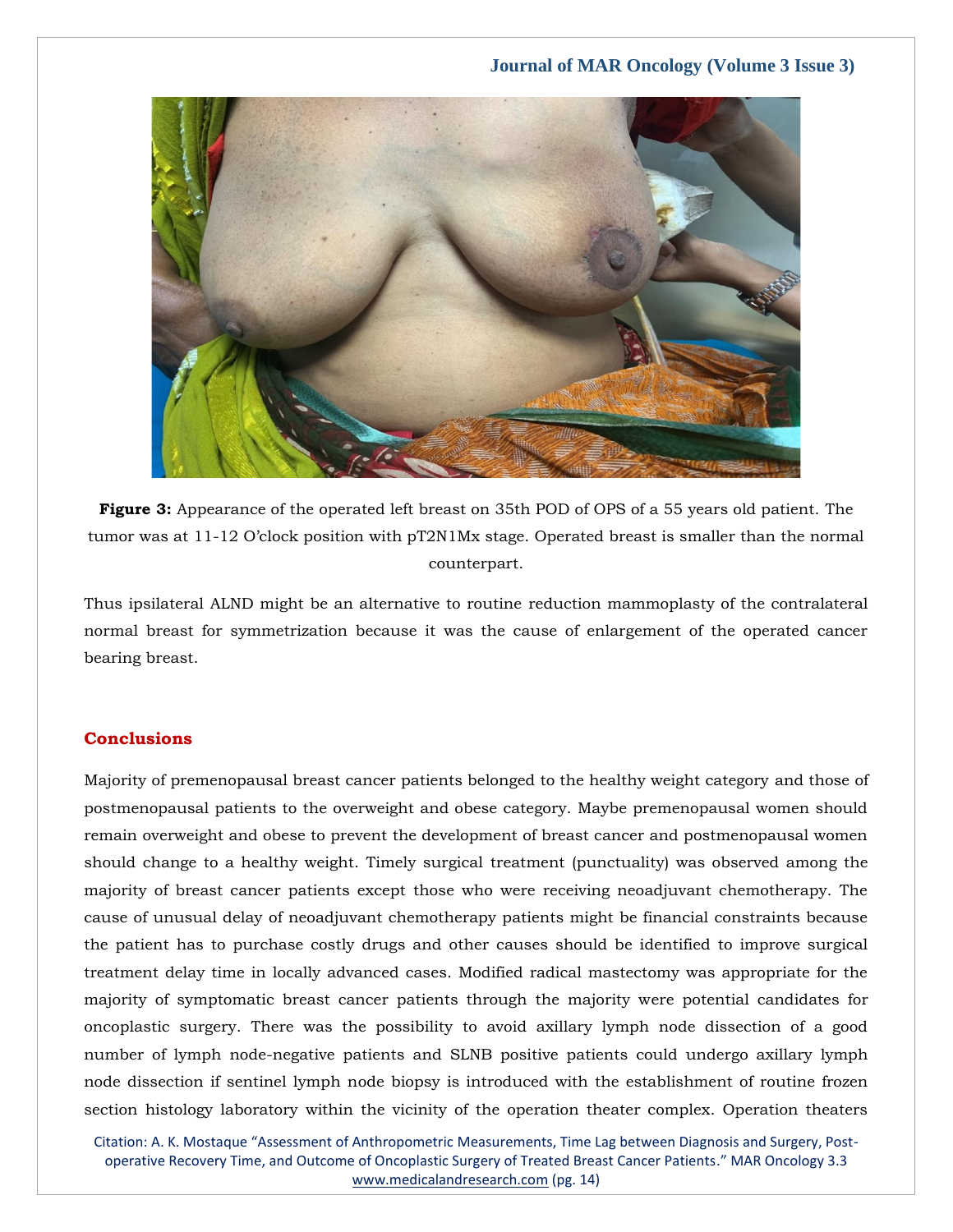should be equipped with instruments for the detection of the sentinel lymph node. The majority of BC patients were possible candidates for oncoplastic surgery which could be a major surgical option for Bangladeshi breast cancer patients if they uplifted aesthetic aspect. When ipsilateral axillary lymph node dissection is indicated along with oncoplastic surgery immediate correction of asymmetry should be withheld.

#### **Acknowledgment and disclosure**

The authors acknowledge Residential Surgeon Dr. Ismail Khan for his relentless efforts of data collection.

The authors also report no conflict of interest in this work.

## **References**

1.[Abass, Mohamed O, et al. "Axillary Lymph Node Dissection for Breast Cancer: Efficacy and](https://www.google.com/search?q=Axillary+Lymph+Node+Dissection+for+Breast+Cancer%3A+Efficacy+and+Complications+in+Developing+Countries&oq=Axillary+Lymph+Node+Dissection+for+Breast+Cancer%3A+Efficacy+and+Complications+in+Developing+Countries&aqs=chrome..69i57.396j0j7&sourceid=chrome&ie=UTF-8)  [Complications in Developing Countries." Journal of Global Oncology, vol. 4, 20](https://www.google.com/search?q=Axillary+Lymph+Node+Dissection+for+Breast+Cancer%3A+Efficacy+and+Complications+in+Developing+Countries&oq=Axillary+Lymph+Node+Dissection+for+Breast+Cancer%3A+Efficacy+and+Complications+in+Developing+Countries&aqs=chrome..69i57.396j0j7&sourceid=chrome&ie=UTF-8)18, pp. 1-8. [htpps://doi.org/10.1200/JGO.18.00080.](https://www.google.com/search?q=Axillary+Lymph+Node+Dissection+for+Breast+Cancer%3A+Efficacy+and+Complications+in+Developing+Countries&oq=Axillary+Lymph+Node+Dissection+for+Breast+Cancer%3A+Efficacy+and+Complications+in+Developing+Countries&aqs=chrome..69i57.396j0j7&sourceid=chrome&ie=UTF-8)

2.All-Hilli, Zahraa, and Judy C. Boughey. "The Timing of Breast and Axillary Surgery After Neoadjuvant Chemotherapy for Breast Cancer. " Chinese Clinical Oncology, vol. 5, no. 3, 2016, pp. 11. [https://doi.org/10.21037/cco.2016.03.26.](https://doi.org/10.21037/cco.2016.03.26)

3.[Bertozzi, Nicolo, et al. "Oncoplastic Breast Surgery: Comprehensive Review. " European Review for](https://www.google.com/search?q=Oncoplastic+Breast+Surgery%3A+Comprehensive+Review.+&sxsrf=APq-WBsD29IvtHYnEsvV_vb9_lTqzUchow%3A1643262347746&ei=izHyYfnbLNyRseMP5bqIIA&ved=0ahUKEwi5zYmkndH1AhXcSGwGHWUdAgQQ4dUDCA4&uact=5&oq=Oncoplastic+Breast+Surgery%3A+Comprehensive+Review.+&gs_lcp=Cgdnd3Mtd2l6EAMyBggAEBYQHjoHCCMQ6gIQJ0oECEEYAEoECEYYAFDeBVjeBWC4DmgBcAJ4AIABjAKIAYwCkgEDMi0xmAEAoAEBoAECsAEKwAEB&sclient=gws-wiz)  [Medical and Pharmacological Sciences, vol. 21, no. 11, 2017, pp. 2572-2585. PMID: 28673828.](https://www.google.com/search?q=Oncoplastic+Breast+Surgery%3A+Comprehensive+Review.+&sxsrf=APq-WBsD29IvtHYnEsvV_vb9_lTqzUchow%3A1643262347746&ei=izHyYfnbLNyRseMP5bqIIA&ved=0ahUKEwi5zYmkndH1AhXcSGwGHWUdAgQQ4dUDCA4&uact=5&oq=Oncoplastic+Breast+Surgery%3A+Comprehensive+Review.+&gs_lcp=Cgdnd3Mtd2l6EAMyBggAEBYQHjoHCCMQ6gIQJ0oECEEYAEoECEYYAFDeBVjeBWC4DmgBcAJ4AIABjAKIAYwCkgEDMi0xmAEAoAEBoAECsAEKwAEB&sclient=gws-wiz)

4.Bleicher, Richard J. "Timing and Delays in Breast Cancer Evaluation and Treatment. " Annals of Surgical Oncology, vol. 25, no. 10, 2018, pp. 2829-2838. https://doi.org/10.1245/s10434-018-6615- 2.

5.Bostock, Bill. "Ranked: The Countries with the Tallest People in the World. " Insider, 2019. [https://www.insider.com/tallest-people-world-countries-ranked-2019-6.](https://www.insider.com/tallest-people-world-countries-ranked-2019-6)---, "Ranked: The Countries with the Shortest People in the World." Insider, 2019. [https://insider.com/shortest-people-in-world](https://insider.com/shortest-people-in-world-by-country-2019-6)[by-country-2019-6.](https://insider.com/shortest-people-in-world-by-country-2019-6)

6.Brar, Preetinder, et al. "Complications of Axillary Lymph Node Dissection in Treatment of Early Breast Cancer: A Comparison of MRM and BCS." Indian Journal of Surgical Oncology, vol. 2, no. 2, 2011, pp. 126-132. [https://doi.org/10.1007/s13193-011-0078-2.](https://doi.org/10.1007/s13193-011-0078-2)

Citation: A. K. Mostaque "Assessment of Anthropometric Measurements, Time Lag between Diagnosis and Surgery, Postoperative Recovery Time, and Outcome of Oncoplastic Surgery of Treated Breast Cancer Patients." MAR Oncology 3.3 [www.medicalandresearch.com](http://www.medicalandresearch.com/) (pg. 15)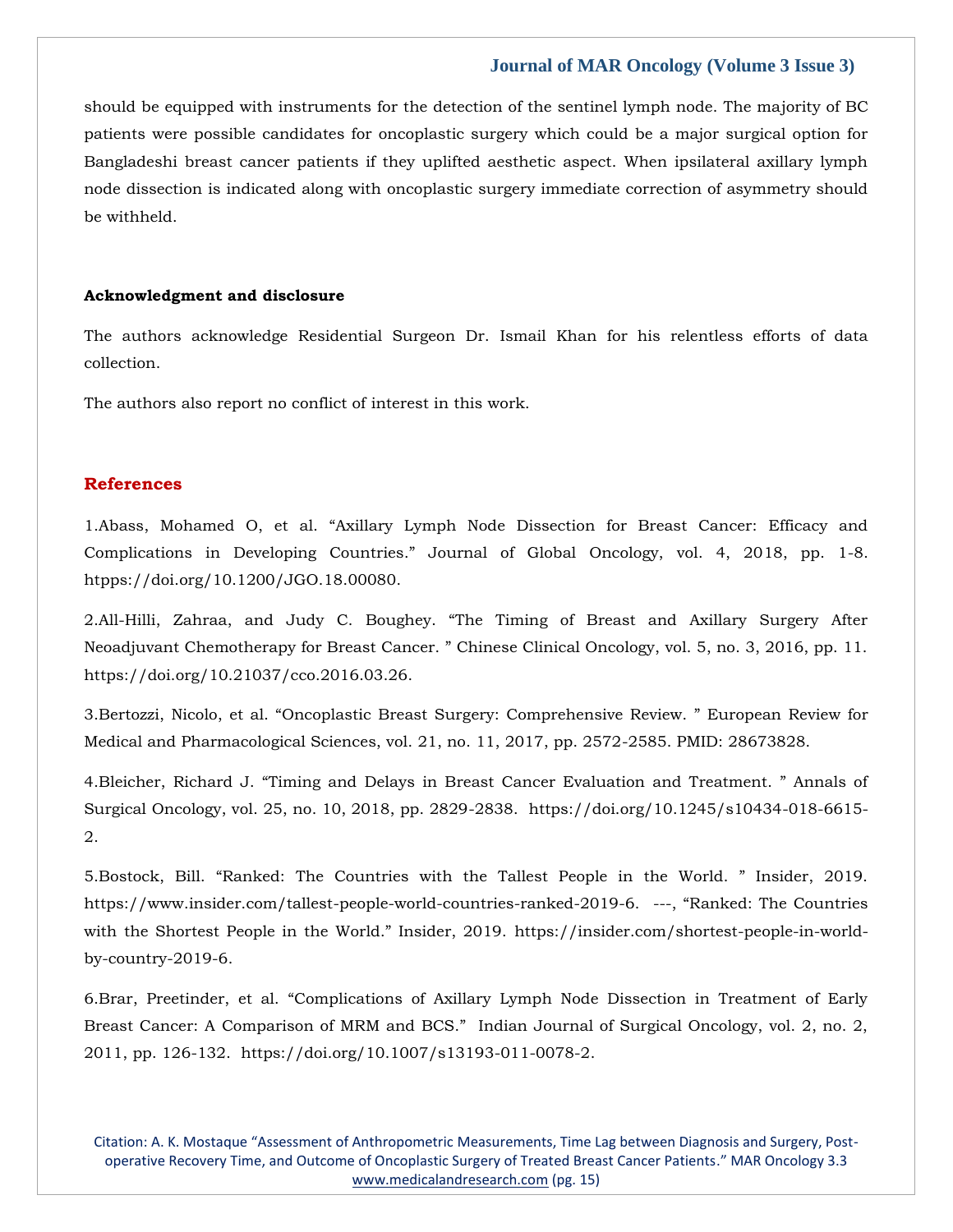7.[Chopra, Brinder, et al. "Age shift: Breast Cancer is Occurring in Young Age Group –](https://www.google.com/search?q=Age+shift%3A+Breast+Cancer+is+Occurring+in+Young+Age+Group+%E2%80%93+Is+It+True&sxsrf=APq-WBsBFZZBJJ8MISe4Zpf47zncc0kMtQ%3A1643262392602&ei=uDHyYeOWJLOZseMPmvutoAI&ved=0ahUKEwjj0ru5ndH1AhWzTGwGHZp9CyQQ4dUDCA4&uact=5&oq=Age+shift%3A+Breast+Cancer+is+Occurring+in+Young+Age+Group+%E2%80%93+Is+It+True&gs_lcp=Cgdnd3Mtd2l6EAMyBwgjEOoCECcyBwgjEOoCECcyBwgjEOoCECcyBwgjEOoCECcyBwgjEOoCECcyBwgjEOoCECcyBwgjEOoCECcyBwgjEOoCECcyBwgjEOoCECcyBwgjEOoCECdKBAhBGABKBAhGGABQhgNYhgNg8QRoAXACeACAAQCIAQCSAQCYAQCgAQGgAQKwAQrAAQE&sclient=gws-wiz) Is It True?" [Clinical Cancer Investigation Journal, vol. 3, no. 6, 2014, pp. 526-529.](https://www.google.com/search?q=Age+shift%3A+Breast+Cancer+is+Occurring+in+Young+Age+Group+%E2%80%93+Is+It+True&sxsrf=APq-WBsBFZZBJJ8MISe4Zpf47zncc0kMtQ%3A1643262392602&ei=uDHyYeOWJLOZseMPmvutoAI&ved=0ahUKEwjj0ru5ndH1AhWzTGwGHZp9CyQQ4dUDCA4&uact=5&oq=Age+shift%3A+Breast+Cancer+is+Occurring+in+Young+Age+Group+%E2%80%93+Is+It+True&gs_lcp=Cgdnd3Mtd2l6EAMyBwgjEOoCECcyBwgjEOoCECcyBwgjEOoCECcyBwgjEOoCECcyBwgjEOoCECcyBwgjEOoCECcyBwgjEOoCECcyBwgjEOoCECcyBwgjEOoCECcyBwgjEOoCECdKBAhBGABKBAhGGABQhgNYhgNg8QRoAXACeACAAQCIAQCSAQCYAQCgAQGgAQKwAQrAAQE&sclient=gws-wiz)  [htpps://doi.org/10.4103/2278-0513.142652.](https://www.google.com/search?q=Age+shift%3A+Breast+Cancer+is+Occurring+in+Young+Age+Group+%E2%80%93+Is+It+True&sxsrf=APq-WBsBFZZBJJ8MISe4Zpf47zncc0kMtQ%3A1643262392602&ei=uDHyYeOWJLOZseMPmvutoAI&ved=0ahUKEwjj0ru5ndH1AhWzTGwGHZp9CyQQ4dUDCA4&uact=5&oq=Age+shift%3A+Breast+Cancer+is+Occurring+in+Young+Age+Group+%E2%80%93+Is+It+True&gs_lcp=Cgdnd3Mtd2l6EAMyBwgjEOoCECcyBwgjEOoCECcyBwgjEOoCECcyBwgjEOoCECcyBwgjEOoCECcyBwgjEOoCECcyBwgjEOoCECcyBwgjEOoCECcyBwgjEOoCECcyBwgjEOoCECdKBAhBGABKBAhGGABQhgNYhgNg8QRoAXACeACAAQCIAQCSAQCYAQCgAQGgAQKwAQrAAQE&sclient=gws-wiz)

8.Clough, Krishna B, et al. "Rates of Neoadjuvant Chemotherapy and Oncoplastic Surgery for Breast Cancer Surgery: A French National Survey. "Annals of Surgical Oncology, vol. 22, no. 11, 2015, pp. 3504-3511. https://doi.org/10.1245/s10434-015-4373-6.

9.Clough, Krishna B, et al. Long-term Results after Oncoplastic Surgery for Breast Cancer: A 10 Years Follow-up. "Annals of Surgery, vol. 268, no. 1, 2018, pp. 165-171. [https://doi.org/10.1097/SLA.0000000000002255.](https://doi.org/10.1097/SLA.0000000000002255)

10.Formigheri, Alessandra, et al. "Analysis of Time Interval between Breast Cancer Diagnosis and Treatment. " Mastology, vol. 28, no. 4, 2018, pp. 206-211. [https://doi.org/10.29289/2594539420180000403.](https://doi.org/10.29289/2594539420180000403)

11.Ho, [Peh Joo, et al. "Impact of Delayed Treatment in Women Diagnosed with Breast Cancer: A](https://www.google.com/search?q=Impact+of+Delayed+Treatment+in+Women+Diagnosed+with+Breast+Cancer%3A+A+Population-based+Study&sxsrf=APq-WBtLkkbukgzdwDUTyPPT4gfQfekzqw%3A1643262444799&ei=7DHyYaarMP6gseMP7ead6Aw&ved=0ahUKEwim0a3SndH1AhV-UGwGHW1zB80Q4dUDCA4&uact=5&oq=Impact+of+Delayed+Treatment+in+Women+Diagnosed+with+Breast+Cancer%3A+A+Population-based+Study&gs_lcp=Cgdnd3Mtd2l6EAM6BwgjEOoCECdKBAhBGABKBAhGGABQ4gRY4gRg-wZoAXAAeACAAeEBiAHhAZIBAzItMZgBAKABAaABArABCsABAQ&sclient=gws-wiz)  Population-[based Study" Cancer Medicine, vol. 9, no. 7, 2020, pp. 2435](https://www.google.com/search?q=Impact+of+Delayed+Treatment+in+Women+Diagnosed+with+Breast+Cancer%3A+A+Population-based+Study&sxsrf=APq-WBtLkkbukgzdwDUTyPPT4gfQfekzqw%3A1643262444799&ei=7DHyYaarMP6gseMP7ead6Aw&ved=0ahUKEwim0a3SndH1AhV-UGwGHW1zB80Q4dUDCA4&uact=5&oq=Impact+of+Delayed+Treatment+in+Women+Diagnosed+with+Breast+Cancer%3A+A+Population-based+Study&gs_lcp=Cgdnd3Mtd2l6EAM6BwgjEOoCECdKBAhBGABKBAhGGABQ4gRY4gRg-wZoAXAAeACAAeEBiAHhAZIBAzItMZgBAKABAaABArABCsABAQ&sclient=gws-wiz)-2444. [https:/doi.org/10.1002/cam4.2830.](https://www.google.com/search?q=Impact+of+Delayed+Treatment+in+Women+Diagnosed+with+Breast+Cancer%3A+A+Population-based+Study&sxsrf=APq-WBtLkkbukgzdwDUTyPPT4gfQfekzqw%3A1643262444799&ei=7DHyYaarMP6gseMP7ead6Aw&ved=0ahUKEwim0a3SndH1AhV-UGwGHW1zB80Q4dUDCA4&uact=5&oq=Impact+of+Delayed+Treatment+in+Women+Diagnosed+with+Breast+Cancer%3A+A+Population-based+Study&gs_lcp=Cgdnd3Mtd2l6EAM6BwgjEOoCECdKBAhBGABKBAhGGABQ4gRY4gRg-wZoAXAAeACAAeEBiAHhAZIBAzItMZgBAKABAaABArABCsABAQ&sclient=gws-wiz)

12.Kaufman, Cary S. Increasing Role of Oncoplastic Surgery for Breast Cancer. " Current Oncology Report, vol. 21, no. 111, p. 10. [https://doi.org/10.1007/s11912-019-0860-9.](https://doi.org/10.1007/s11912-019-0860-9)

13.Leong, P. L. Stanlay, et al. "Is Breast Cancer the Same Disease in Asian and Western Countries?" World Journal of Surgery, vol. 34, no. 10, 2010, pp. 2308-2324. [https://doi.org/10.1007/s00268-](https://doi.org/10.1007/s00268-010-0683-1) [010-0683-1.](https://doi.org/10.1007/s00268-010-0683-1)

14.[Liu, Kang, et al. "Association between Body Mass Index and Breast Cancer Risk: Evidence Based](https://www.google.com/search?q=Association+between+Body+Mass+Index+and+Breast+Cancer+Risk%3A+Evidence+Based+on+a+Dose-Response+Meta-analysis.+&sxsrf=APq-WBukk9SL4Lo2ysCAIjXtoaM8iNIwCA%3A1643262465093&ei=ATLyYZmEBcWhseMPzNemsAY&ved=0ahUKEwjZiITcndH1AhXFUGwGHcyrCWYQ4dUDCA4&uact=5&oq=Association+between+Body+Mass+Index+and+Breast+Cancer+Risk%3A+Evidence+Based+on+a+Dose-Response+Meta-analysis.+&gs_lcp=Cgdnd3Mtd2l6EAMyBwgjEOoCECcyBwgjEOoCECcyBwgjEOoCECcyBwgjEOoCECcyBwgjEOoCECcyBwgjEOoCECcyBwgjEOoCECcyBwgjEOoCECcyBwgjEOoCECcyBwgjEOoCECdKBAhBGABKBAhGGABQoAVYoAVg6AdoAXACeACAAQCIAQCSAQCYAQCgAQGgAQKwAQrAAQE&sclient=gws-wiz)  on a Dose-Response Meta-[analysis. " Cancer Management and Research, vol. 10, 2018, pp. 143](https://www.google.com/search?q=Association+between+Body+Mass+Index+and+Breast+Cancer+Risk%3A+Evidence+Based+on+a+Dose-Response+Meta-analysis.+&sxsrf=APq-WBukk9SL4Lo2ysCAIjXtoaM8iNIwCA%3A1643262465093&ei=ATLyYZmEBcWhseMPzNemsAY&ved=0ahUKEwjZiITcndH1AhXFUGwGHcyrCWYQ4dUDCA4&uact=5&oq=Association+between+Body+Mass+Index+and+Breast+Cancer+Risk%3A+Evidence+Based+on+a+Dose-Response+Meta-analysis.+&gs_lcp=Cgdnd3Mtd2l6EAMyBwgjEOoCECcyBwgjEOoCECcyBwgjEOoCECcyBwgjEOoCECcyBwgjEOoCECcyBwgjEOoCECcyBwgjEOoCECcyBwgjEOoCECcyBwgjEOoCECcyBwgjEOoCECdKBAhBGABKBAhGGABQoAVYoAVg6AdoAXACeACAAQCIAQCSAQCYAQCgAQGgAQKwAQrAAQE&sclient=gws-wiz)-151. [htpps://doi.org/10.2147/CMAR.S144619.](https://www.google.com/search?q=Association+between+Body+Mass+Index+and+Breast+Cancer+Risk%3A+Evidence+Based+on+a+Dose-Response+Meta-analysis.+&sxsrf=APq-WBukk9SL4Lo2ysCAIjXtoaM8iNIwCA%3A1643262465093&ei=ATLyYZmEBcWhseMPzNemsAY&ved=0ahUKEwjZiITcndH1AhXFUGwGHcyrCWYQ4dUDCA4&uact=5&oq=Association+between+Body+Mass+Index+and+Breast+Cancer+Risk%3A+Evidence+Based+on+a+Dose-Response+Meta-analysis.+&gs_lcp=Cgdnd3Mtd2l6EAMyBwgjEOoCECcyBwgjEOoCECcyBwgjEOoCECcyBwgjEOoCECcyBwgjEOoCECcyBwgjEOoCECcyBwgjEOoCECcyBwgjEOoCECcyBwgjEOoCECcyBwgjEOoCECdKBAhBGABKBAhGGABQoAVYoAVg6AdoAXACeACAAQCIAQCSAQCYAQCgAQGgAQKwAQrAAQE&sclient=gws-wiz)

15.Melchior, Nicole M, et al. "Treatment Times in Breast Cancer Patients Receiving Neoadjuvant vs Adjuvant Chemotherapy: Is Efficiency a Benefit of Preoperative Chemotherapy?" Cancer Medicine, vol. 9, no. 8, 2020, pp. 2742-2751. https://doi.org[/10.1002/cam4.2912.](https://doi.org/10.1002/cam4.2912)

16.Moustafa, Ahmed and Ibrahim Fakhr. "Outcome of Different Oncoplastic Surgical (OPS) Techniques for Centrally Located Breast Cancer (CLBC). " Journal of Egyptian National Cancer Institute, vol. 26, no. 4, 2014, pp. 203-209. [https://doi.org/10.1016/j.jnci.20144.10.003.](https://doi.org/10.1016/j.jnci.20144.10.003)

17.Mȕller, Carolin, et al. "Factor Influencing the Time to Surgery after Neoadjuvant Chemotherapy in Breast Cancer Patients. " Archives of Gynecology and Obstetrics, vol. 301, no. 4, 2020, pp. 1055-1059. https://doi.org/10.1007/s00404-020-05494-6.

Citation: A. K. Mostaque "Assessment of Anthropometric Measurements, Time Lag between Diagnosis and Surgery, Postoperative Recovery Time, and Outcome of Oncoplastic Surgery of Treated Breast Cancer Patients." MAR Oncology 3.3 [www.medicalandresearch.com](http://www.medicalandresearch.com/) (pg. 16)